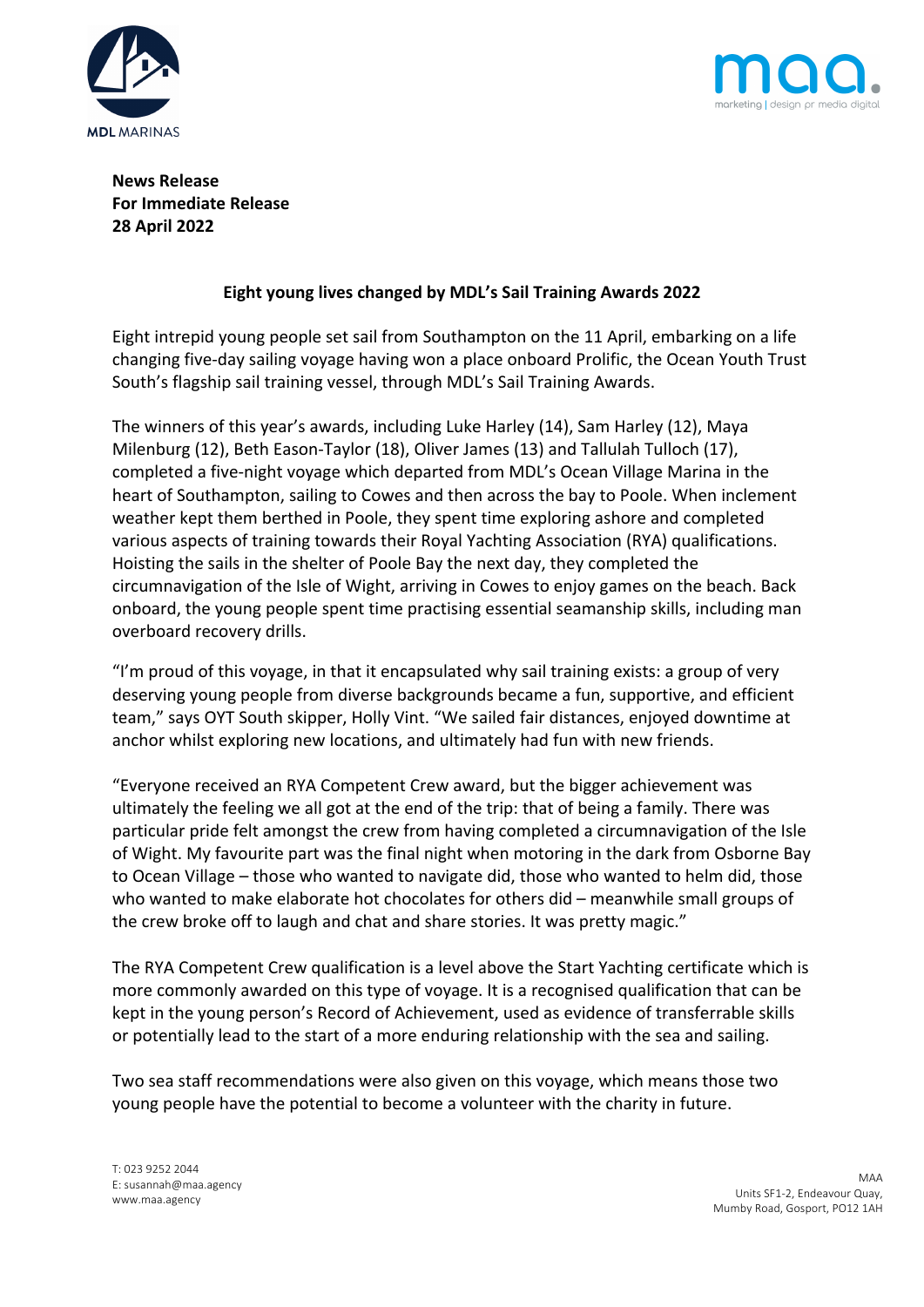



MDL's Sail Training Awards were created to reward inspirational young people between the ages of 12 and 18 who have overcome adverse personal circumstances or shown other exceptional accomplishments and achievements.

The awards rely on third party nominations from people who are in contact with young people, including teachers, guide or scout leaders, youth group leaders, friends and employers.

MDL has run the Sail Training Awards, in conjunction with OYT South, for over 30 years now and the number of nominations has grown year on year. With so many deserving young people being nominated, MDL expanded the scope of the awards this year to provide eight spaces onboard *Prolific* and will increase this to 12 in 2023.

Demonstrating just how the awards can help change a young person's life, 2019 award winner Millie Nation now volunteers onboard *Prolific*. "I'm 17 now, I was 14 when I won the MDL award," explains Millie. "MDL funded my first voyage where I found nothing but pure enjoyment for sailing. Without MDL I wouldn't have the opportunities I currently do with OYT South.

"MDL allowed me to undergo new situations and navigate a different aspect of life. It's an amazing opportunity which allows a once in a lifetime experience to be so much more. I learnt so much about myself and I continue to do so. MDL and OYT South are truly amazing, and I can't stress enough just how much they can offer for young people."

Nominations for MDL's 2023 Sail Training Awards will open in November 2022.

### **Ends**

## **Notes for editors**

High res images are available online at https://maa.agency/media-centre

### **MDL Marinas Group Ltd**

- MDL Marinas Group is the UK's leading marina and water-based leisure provider and one of Europe's largest marina groups, offering members over 120 destinations to cruise to in the UK, France and Spain. Currently MDL Marinas manages 18 UK marinas and one in Spain.
- MDL Holidays is part of the MDL Marinas Group, offering waterside holidays in luxury lodge and holiday park accommodation.
- New to the MDL Marinas Group, MDL Fitness is a range of green gyms where the fitness equipment converts human kinetic energy into electricity.
- MDL Marinas Group is proud to be landlords to over 500 marine businesses, with over 260 staff delivering the unique MDL experience to all berth holders, visitors and commercial partners.
- The company also advises on worldwide marina developments.

T: 023 9252 2044 E: susannah@maa.agency www.maa.agency

MAA Units SF1-2, Endeavour Quay, Mumby Road, Gosport, PO12 1AH